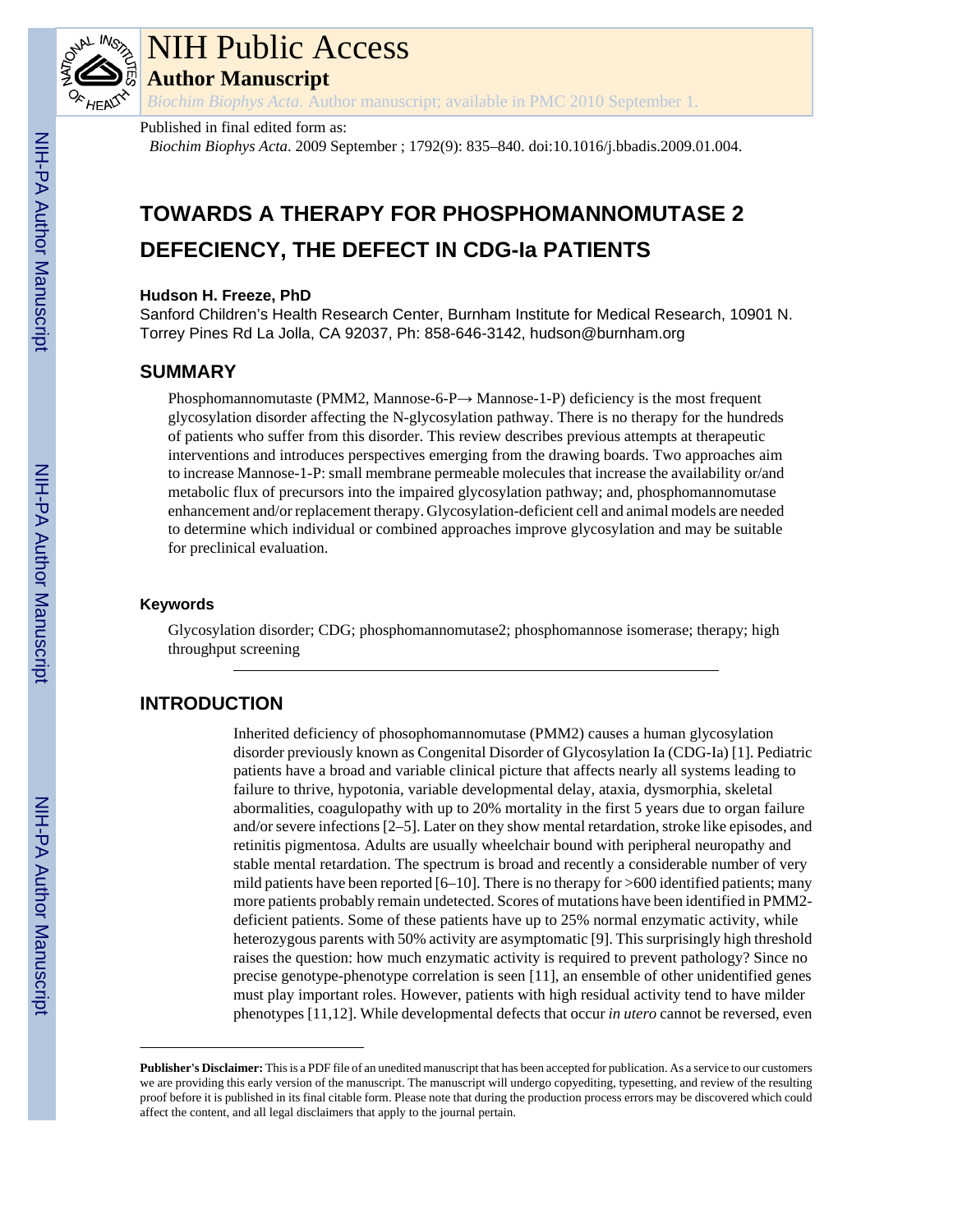a small improvement in the effective enzymatic activity might reduce the daily medical burden on patients and their families. This hope makes the pursuit of a therapy worthwhile.

The purpose of this article is to review previous attempts at therapy for PMM2- deficient patients and to present the rationale for the development of new ones.

#### **METABOLIC PATHWAYS**

PMM2 is an essential gene and its complete loss is lethal in yeast, mice and presumably humans [13,14]. PMM1 is a homolog of PMM2 [15], and catalyzes the same reaction, but it does not appear to substitute for loss of PMM2 in mice [16]. PMM1 ablation in mice produces no obvious pathology or phenotype [16]. Recent studies show that this enzyme, which is highly expressed in brain, is an IMP-stimulated glucose1,6-P phosphatase [17] PMM2 catalyzes the conversion of Mannose-6-P (Man-6-P) into Mannose-1-P (Man-1-P) and it is the first committed step in synthesis of the activated mannose donors GDP-mannose and dolichol-P-Mannose, as shown in Figure 1. Synthesis of N-glycans, O-mannose linked glycans, glycophosphotidylinositol anchors, and C-mannosylated proteins all require these donors. Cells transport exogenous mannose and convert it to Man-6-P using hexokinase. Alternatively, Man-6-P is formed from Fructose-6-P using phosphomannose isomerase (PMI or MPI). Both exogenous glucose and glycogen-derived glucose can contribute to this pathway [18,19]. The majority of mannose in N-glycans is derived from glucose in most cells (Freeze and Sharma, unpublished observations). Deficiencies in PMM2 and MPI reduce the amount of Man-1-P and Man-6-P [20,21], respectively, that are available for glycosylation, resulting in unoccupied N-linked glycosylation sites on a number of proteins. The absence of glycan chains is thought to cause the pathology seen in these patients. Excess Man-6-P derived from mannose is catabolized beginning with PMI. All of the biosynthetic reactions are thought to occur in the cytoplasm or on the cytoplasmic face of the endoplasmic reticulum.

### **SETTING THE STAGE FOR THERAPY: WHAT IS POSSIBLE AND PRACTICAL?**

Cellular, genetic, and metabolic options should be considered to treat PMM2-deficient patients. Some are more practical than others and/or may be achievable within a reasonable timeframe; but all have shortcomings. See Table 1 and Figure 2 for an overview and summary. Applications of stem cell therapy are in the far future [22]. While they may hold promise for treating inherited liver disorders [23,24] or those disorders amenable to hematopoietic stem cell replacement [25,26] treating systemic glycosylation disorders would be considerably more difficult because of the ubiquitous and cell-autonomous nature of protein glycosylation. This approach will not be considered here in favor of near term options and better targets. The goal of therapy for PMM2-deficient patients is to increase the flux of metabolic precursors into the impoverished glycosylation pathways. Options include: increase the activity of PMM2, provide Man-1-P directly, increase the Man-6-P pool and/or redirect this substrate from glycolysis to glycosylation. Enzyme activity could be increased by gene therapy that included stem cells, but it is also unlikely to be useful in the near future, given the inherent risks and very small patient population [22]. Enzyme replacement therapy has not been tried and insulin is the only reported activator of PMM2 [27]. Man-1-P is not membrane permeable, but hydrophobic derivatives can enter cells and correct impaired glycosylation. However, these compounds tend to be unstable and toxic. Increasing exogenous mannose can improve  $[{}^{3}H]$  mannose incorporation in PMM2-deficient cells, but mannose therapy was not effective in patients.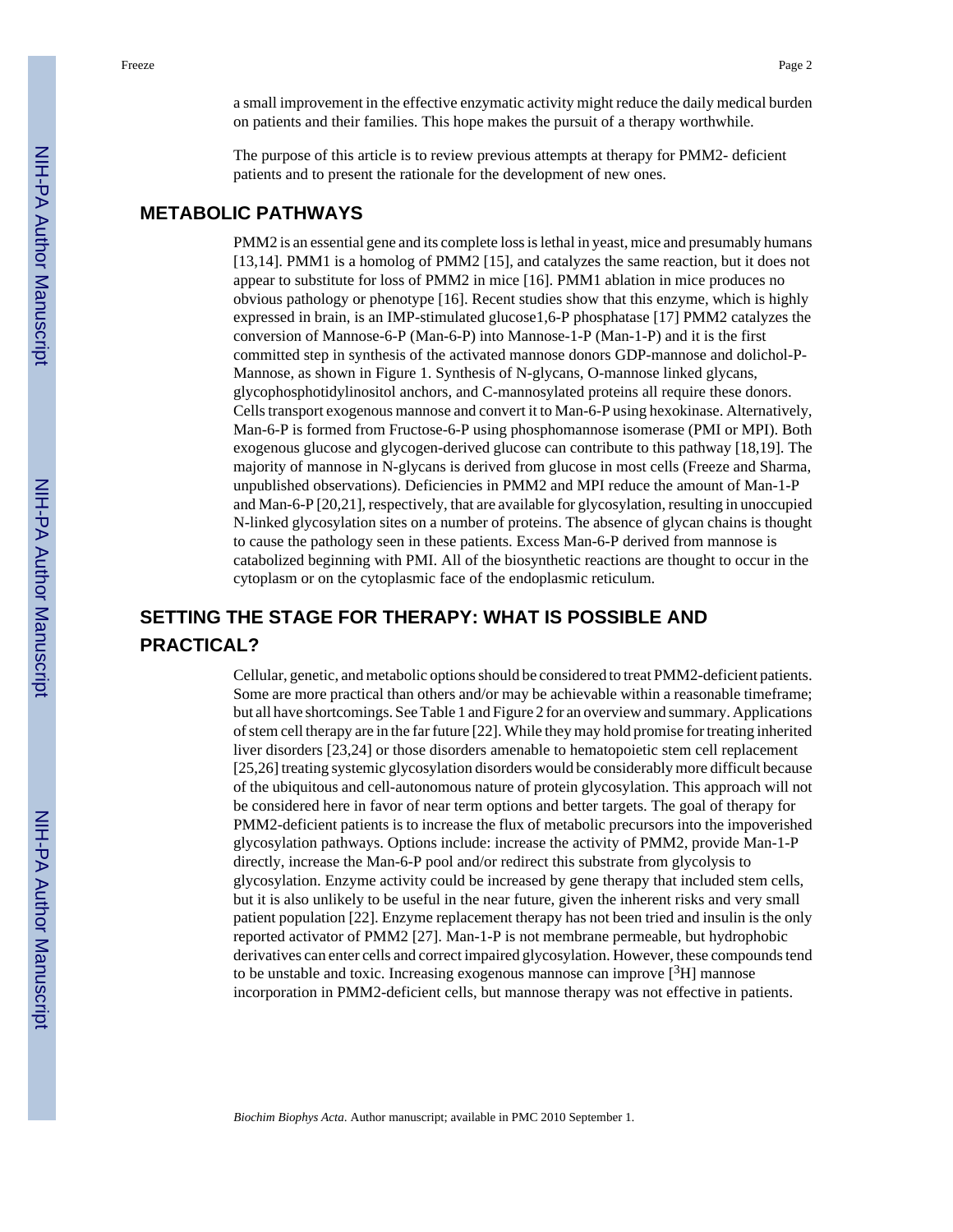#### **MANNOSE SUPPLEMENTS: SIMPLE BUT INEFFECTIVE**

MPI-deficient patients (CDG-Ib) benefit from alimentary addition of 300–750 mg/kg/day Man [12,28] because it bypasses the defective step by allowing formation of Man-6-P via hexokinase (Figure 1). These children fail to thrive, coagulopathies, protein-losing enteropathy and liver fibrosis, and they show remarkable improvement when the therapy is initiated [12,29]. Fortunately, there are no neuronal pathologies in this disorder. Possibly mannose in mother's plasma provides an "endogenous therapy" during fetal life.

In contrast, mannose treatment in PMM2-deficient CDG-Ia patients was not successful. There was no measurable improvement in any clinical parameters in children during treatment [30, 31] nor was serum hypoglycosylation decreased. The original basis for suggesting the treatment was that PMM2-deficient fibroblasts synthesize a truncated LLO glycan, which becomes normal when cells are incubated with high concentrations of mannose [32]. The most likely explanation for the failure of mannose therapy in the patients was that Man-6-P resulting from increased mannose was not available because it was simply catabolized via MPI, since its activity remains normal in PMM2-deficient patients.

Another explanation for the failure of mannose therapy in these patients was suggested based on observations using streptolysin O-permeabilized cells [33,34]. These studies showed that addition of Man-6-P to cells preferentially reduced the amount of the major LLO species,  $Glc<sub>3</sub>Man<sub>9</sub>Glc<sub>3</sub>$  PP-Dol resulting in the liberation of the free glycan. Thus, increasing Man-6-P in either PMM or MPI deficient cells could potentially decrease the amount of available LLO and actually exacerbate deficient glycosylation. However, providing mannose to either PMM2- or MPI-deficient cells increases the deficient GDP-Mannose pools [35], showing that the metabolic flux increased, but it did not increase either the Mannose-6-P pool or decrease cellular glycosylation [36]. In contrast, providing mannose to intact Mpi-null mouse fibroblasts greatly increases Man-6-P pools and eventually depletes ATP stores, since there is no metabolic exit for Man-6-P after saturating the glycosylation pathway [37]. Increased Man-6-P in Mpi-null cells decreased the amount Glc3Man9GlcNAc2-PP-Dol LLO, but it did not appear to affect the amount of protein glycosylation [36]. This suggests that the amount of LLO is in excess. Changes in steady state level do not necessarily reflect the amount of flux through the pathway. It is important to distinguish between these.

#### **BYPASS THE DEFECT: MEMBRANE PERMEABLE MANNOSE-1-P**

Another potential approach is to provide Man-1-P directly to cells. However, Man-1-P does not diffuse, and is not transported across the cell membrane. To overcome this issue, several groups attempted to chemically synthesize cell permeable Man-1-P compounds that would be converted to free Man-1-P after entering the cell, i.e., prodrugs [38,39]. A series of compounds have been reported [38–40]. One set showed some biological activity [38]. Man-1-P can be made membrane permeable by covering phosphates with acetoxymethyl groups and protecting the OH-groups with ethylcarbonate or acetyl esters [38]. In cell culture, these compounds correct the LLO phenotype in several glycosylation-deficient fibroblasts at a lower concentration than Man, and also compete with radiolabeled Man in a glycosylation assay in cells [38]. The study also showed that the level of GDP-Man increased in response to the compounds. This validates the theoretical concept. However, all compounds synthesized to date are far too unstable to be clinically useful. The best compound has a half-life in serum of about 2.5 minutes. This is further confounded by the relatively high concentrations needed to get sufficient uptake through the cell membrane. The best compounds must be added to the medium at a high concentration of around  $100 \mu M$  to be effective. A third issue is the toxicity of these compounds. The most effective compound synthesized so far shows negative effects on protein synthesis and cell viability at concentrations above 100 μM, *i.e.* in the same range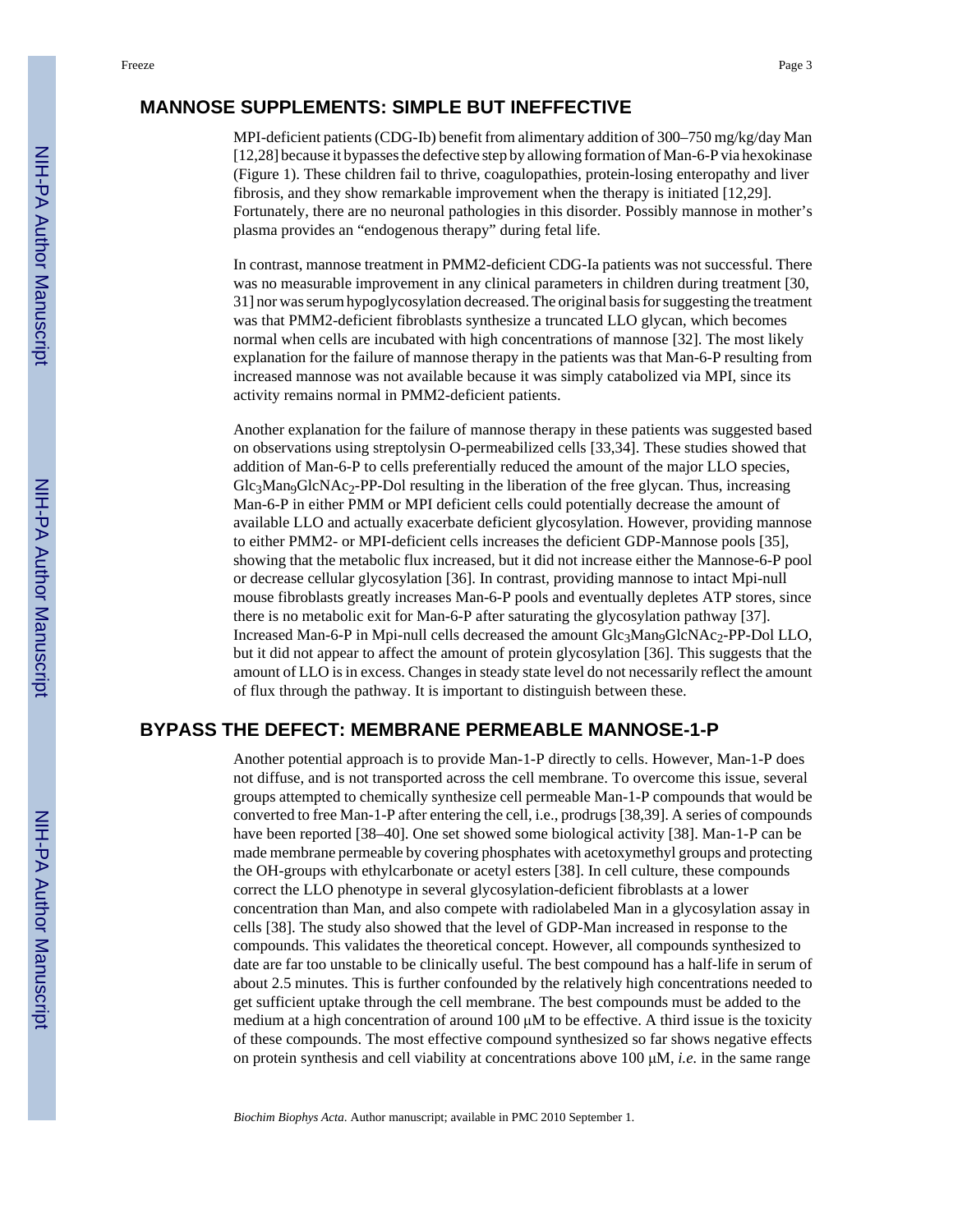as its therapeutic dosage. In a more recent study [40], Man-1-P pro-drugs containing an additional phosphodiester-linked mannose residue along with a benzyl or phenyl group on the phosphate were reported to generate intracellular Man-1-P based on their ability to compete with <sup>3</sup>H-mannose for glycosylation. The compounds were also reported to have minimal toxicity after 16 hours based on release of lactate dehydrogenase (cell lysis). Additional studies are needed to confirm and extend these observations. Using less toxic blocking groups [41], or lipid carriers for delivery of free Man-1-P is another. Apart from the labor-intensive synthesis of making a stable, non-toxic and well-transported compound, no animal study system is currently available. All PMM2-deficient patients have some residual enzymatic activity, but complete elimination of *Pmm2* in mice is lethal in early embryogenesis [14]. This is also true for the Mpi-null mouse [37]. Model systems with quantifiable phenotypes will be needed to assess any therapy.

#### **ENZYME REPLACEMENT THERAPY**

Enzyme replacement therapy might be possible for PMM2-deficient patients. This approach has worked well for patients with lysosomal storage diseases. Gaucher's patients who are deficient in glucocerebrosidase are treated with Cerezyme a form of the expressed enzyme carrying Mannose-terminated N-glycan chains that targets the enzyme to macrophage in the liver spleen and skeleton the undegraded glucosecerebroside (Glcβ-Cer) accumulates [42– 44]. The enzyme gradually reduces the accumulation of the substrate since it is trafficked to its normal site of action in the lysosome [42–44]. Enzyme replacement therapy has also been approved for other lysosomal storage disorders including Pompe Disease (α-glucosidase deficiency) and MPS1 ( $\alpha$ -iduronidase deficiency). Many of these patients have very low residual enzymatic activity (a few percent) and even slight increases of activity within the lysosome may be sufficient to improve patients' symptoms gradually as the accumulated substrate decreases. This may not true for PMM2-deficient patients where slight increases in activity might still be within the classical pathological range. Moreover, targeting PMM2 to the lysosome is not desirable, since it would likely be degraded; it needs to remain in the cytoplasm.

Many studies show that coupling arginine-rich peptides to high molecular mass cargos delivers them into cells, through an uptake system that probably involves multiple receptors, [45] and this has proven to work in rodents *in vivo* [46]. Whether sufficient PMM2 could enter cells and reside in the cytoplasm with an attached cationic sequence is not known. A slightly modified approach may offer another opportunity by binding cationic-derivitized molecules to heparan sulfate on the cell surface [47]. By converting all ammonium groups of the antibiotic neomycin to guanidinium groups, molecules >300 kDa could cross cell membranes at nanomolar transporter concentrations with delivery being entirely dependent on cell surface heparan sulfate proteoglycans. By conjugating the guanidinoneomycin to the ribosome-inactivating toxin, saporin, the study showed proteoglycan-dependent delivery of cargo into the cytoplasm. Coupling of typical arginine-rich peptides showed both heparan sulfate-dependent and independent cellular uptake [47]. Since cell surface heparan sulfate is nearly ubiquitous, this presents an opportunity to deliver PMM2 to these cells.

The disadvantage of enzyme replacement therapy is the limited amount of enzyme that can be delivered to a cell/tissue. Another is that the enzymes are unlikely to cross the blood brain barrier providing limited benefit for brain and central nervous system pathologies.

#### **ACTIVATE OR STABILIZE PMM2**

The only reported activator of PMM2 is an insulin-dependent 2-fold increase in PMM2 activity seen in Cos7 cells over expressing the enzyme. Transcription does not increase. Rather, it seems to involve a serum and glucocorticoid-regulated kinase (Sgk1), which regulates channels and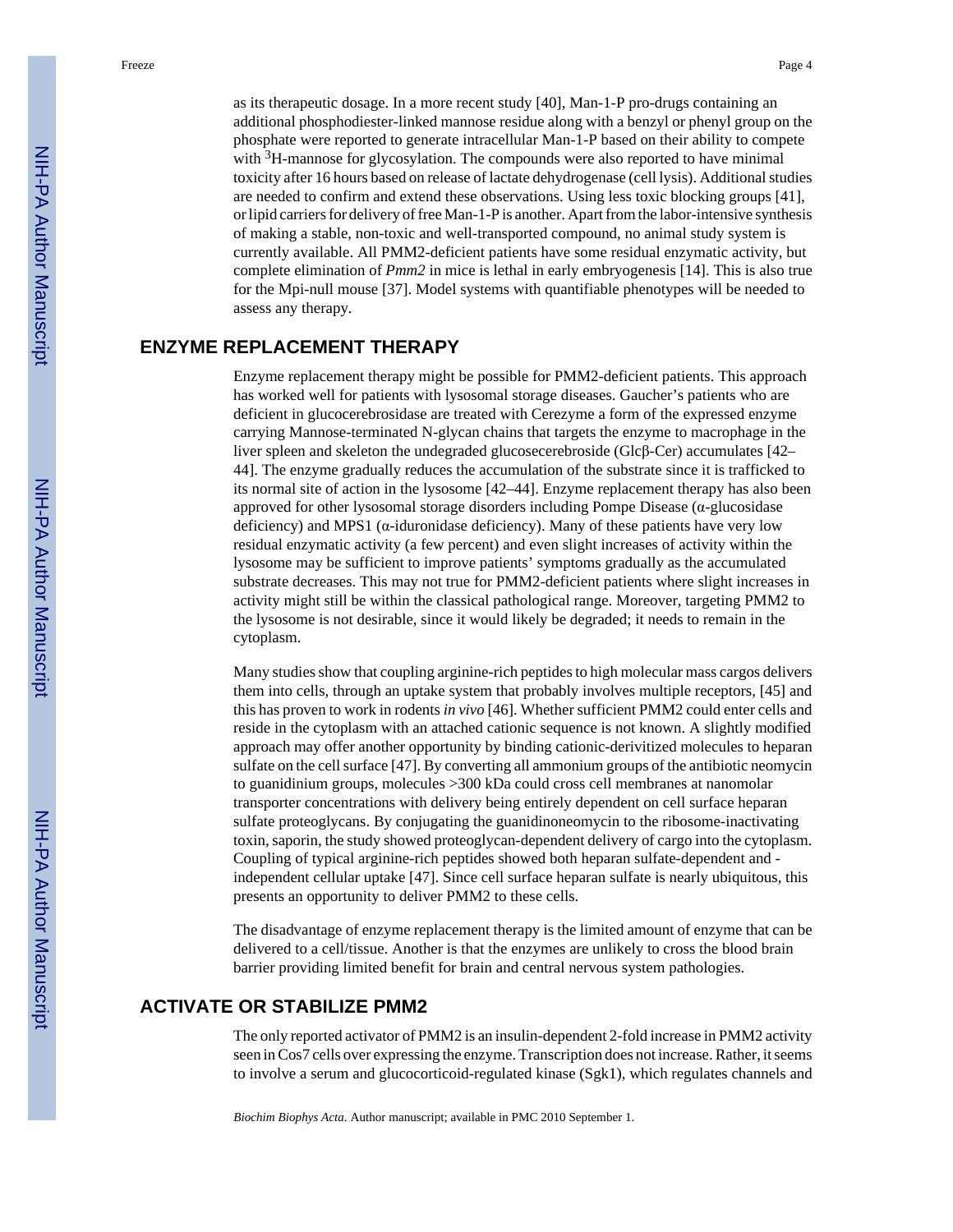transporters including the renal epithelial  $Na(+)$  channel (ENaC) [48]. In vitro phosphorylation of PMM2 by this kinase completely eliminates activity both in the absence and in the presence of insulin. The interaction with PMM2 was observed in a yeast two-hybrid screen using Sgk1 as bait, and was confirmed by co-immunoprecipitation and Sgk1-dependent in vitro phosphorylation of PMM2. These data suggest that Sgk1 may affect glycosylation, but the physiological relationship is not clear.

There are no small molecule activators of PMM2, but the availability of large chemical libraries and robotic high throughput screening facilities offer a robust opportunity to explore this avenue. The simple coupled enzymatic assay using MPI, phosphoglucose isomerase and glucose-6-P dehydrogenase can be easily adapted for compound screening. Initial leads and structural optimization of selected chemical scaffolds can be combined with docking studies to further refine and optimize the structure activity relationships activators. The structure of PMM2 has not been solved, but the structure of its homolog, PMM1, was determined by Xray crystallography [49]. The structure suggested a likely, but complex, reaction mechanism involving cap and core domains, which open to bind substrate and then close to provide a solvent-exclusive environment for catalysis. The substrate first binds to the cap and then is swept into the active site when the cap closes. Repulsion of positive charges at the interface of the cap and core domains stabilizes alpha-PMM1 the open conformation, but negatively charged substrate binds to the cap, thereby facilitating its closure over the core domain. A potential allosteric or conformational-dependent activator could be tested initially using normal PMM2, but its activity must also be confirmed on PMM2 carrying several common mutations to select the compounds with broadest application. A small molecule could potentially pass the blood brain barrier. A disadvantage of the approach is the possibility that effective inhibitors are more effective on some mutant forms than on others, which may limit their general application.

Enzyme enhancement therapy has shown some success in treating lysosomal storage disorders [42,43]. This approach exploits the well-known fact that substrates or their analogs stabilize enzymes. Competitive inhibitors bind at or near the active site of the mutated enzymes at neutral pH and are then released at low pH when the enzyme arrives in the lysosome. These molecules may only marginally increase the residual activity up to a few percent of normal, but this is sufficient to reduce the ongoing accumulation of non-degraded substrates. A competitive inhibitor is probably not useful for PMM2 because its synthesis and continued residence in the cytoplasm precludes a pH-dependant inhibitor dissociation to allow substrate binding. Identification of an allosteric activator, as described above, has a greater chance of success. Recently, a combination of protein specific pharmacologic chaperones and induction of the protein folding machinery synergized to allow mutated proteins to survive within the secretory pathway [50]. This approach may hold promise for ER or Golgi associated proteins that are mutated in other types of glycosylation disorders, but similar approach for PMM2 would require its stabilization and dampening of cytoplasmic protein degradation.

#### **INCREASE MANNOSE-6-P FLUX INTO GLYCOSYLATION PATHWAYS**

It should be possible to encourage the flux of Man-6-P toward the glycosylation pathways in PMM2-deficient cells. Metabolic labeling with  $[3H]$  Mannose showed these cells synthesize truncated LLO species and transfer them to proteins [32]. Addition of 250–500uM mannose to the culture medium, normalizes both the LLO pattern and the size of protein-bound glycans. Hyperphysiological (severe diabetic) concentrations of glucose (>10mM) also corrected the size, but clearly mannose was >20 fold more effective [32]. Since mannose is well tolerated at 4–5x the normal plasma concentration of 50uM, it would be reasonable to increase plasma mannose concentration. As mentioned above, mannose is not effective in PMM2-deficient patients, most likely because MPI is fully active and consumes the Man-6-P. The unfavorable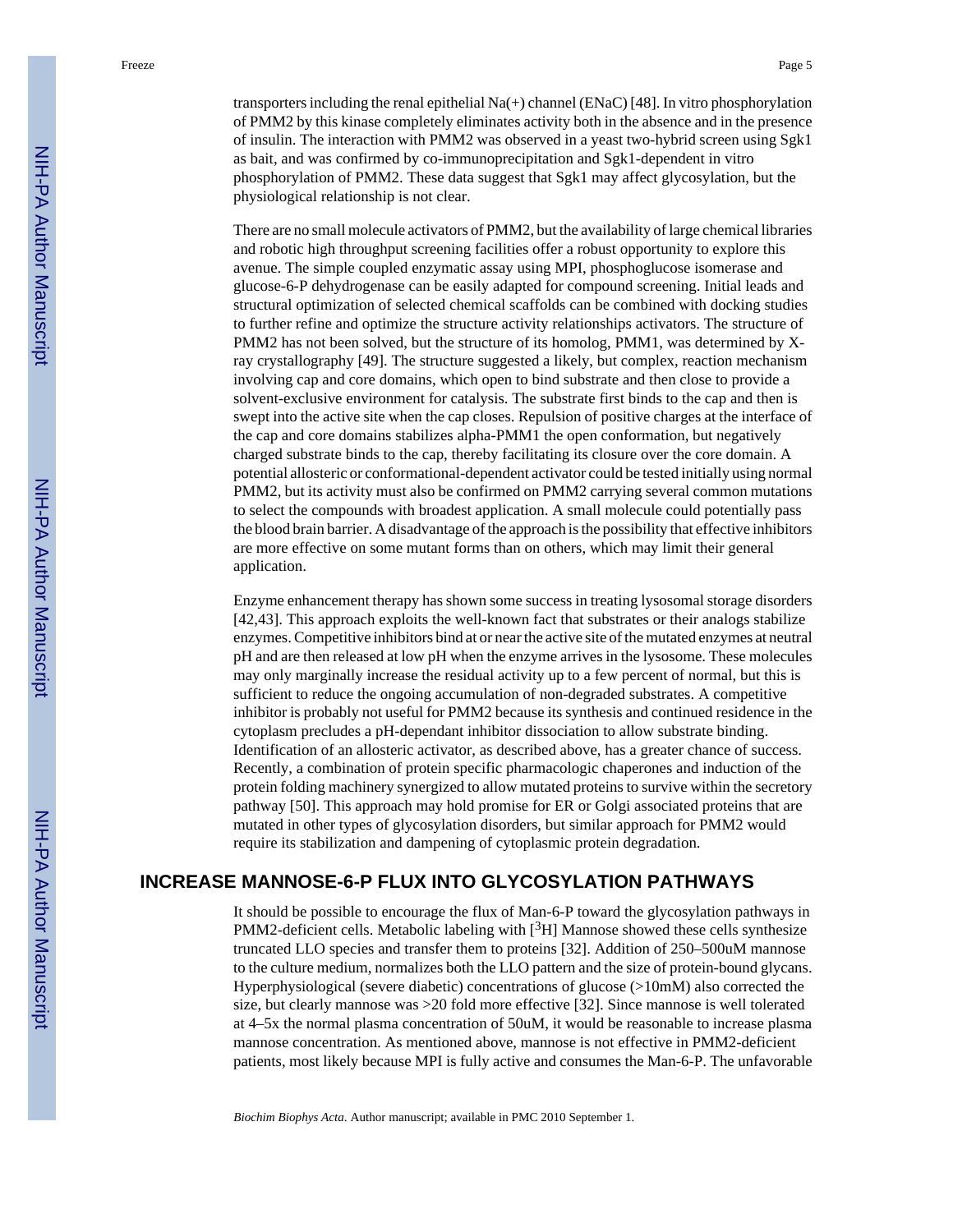ratio of PMM:MPI activity does not favor glycosylation. Increasing mannose delivery to the cells either by increasing extracellular mannose concentration or by improving its delivery into the cells might improve this situation. The antidiabetic drug, metformin, which stimulates the AMP-activated protein kinase, was reported to provide a preferential 2-fold stimulus of mannose uptake into fibroblasts [51]. However, this stimulation is not seen at normal plasma glucose concentration (5mM), so it is unlikely to increase mannose delivery in normal conditions. Another way to increase Man-6-P is by increasing the flux of glucose into fructose-6-P via glycolysis. One study showed that 5-aminoimidazole-4-carboxamide riboside (AICAR), which activates glycogen phosphorylase and suppresses glucose-6-phosphatase transcription [52] can provide mannose for glycan synthesis [34,53]. Other studies also show that glycogen is a source of mannose in the plasma [19] AICAR was found to prevent fat accumulation in sedentary mice and was suggested as a way to increase endurance without exercise [54]. PMM2-deficient patients have normal plasma glucose and apparently normal glycogen stores. For unexplained reasons, they usually show a severe failure to thrive as infants, and as children, they struggle to gain weight, and are sometimes fed through gastrostomy tubes. Use of AICAR as a way to increase intracellular Man-6-P in PMM2-deficient patients would require caution.

An approach, which we have pursued, hinges on the observation that the amount of exogenous mannose directed toward glycan synthesis (PMM2-dependent) vs. catabolism (MPIdependent) is determined by the ratio of PMM:MPI. Higher PMM2 activity, and lower MPI activity, drives more Man-6-P into the glycosylation pathway. Combining MPI inhibitors with hyper-physiological concentrations of mannose may increase Man-6-P flux in favor of glycosylation.

MPI is a zinc-dependent enzyme and so typical chelators such as 1,10-phenathroline, EDTA and 2,2′-dipyridyl are effective inhibitors [55,56]. Competitive inhibitors include phosphorylated analogs such as arabinose-5-phosphate, erythrose-4-P, and ribose-5-P, but none of these are specific or membrane-permeable. Fructose-1-P was reported to inhibit MPI and this was offered as an explanation for why patients with uncontrolled hereditary fructose intolerance make hypoglycosylated proteins [57]. Previous screening of a combinatorial chemical library identified a membrane permeable compound, but its biological effects were uncharacterized [58]. The crystal structure of *Candida albicans* MPI is known [59], and software programs can model docking of substrate and/or potential competitors.

We used high throughput screening of chemical libraries to identify a first generation of MPI inhibitors  $[60]$ . The traditional MPI-coupled enzyme assay leading to NADPH<sup>+</sup> formation was used, along with counter screens to eliminate effects on the coupling enzymes (phosphoglucose isomerase and G6PD) are required for production of NADPH<sup>+</sup> [55]. After identifying possible inhibitors, dose-response, and IC50 values for either competitive or (preferably) noncompetitive inhibitors were done using the coupled assays. Direct in vitro confirmation is easy using only MPI, based on formation of  ${}^{3}$ HOH from [2- ${}^{3}$ H]Man-6-P (Figure 3) and expressed enzyme [28,37,61]. This simple assay can be directly applied to cells to assess the biological effectiveness of compounds by comparing the ratio of  $[2<sup>3</sup>H]$ mannose incorporation into glycans (TCA precipitate) vs. 3HOH production. The inhibitor should increase the incorporation of label into glycans and decrease the amount of  $3HOH$  produced. This method can be used to assess the effects of inhibitors in more complex models such as mice or zebrafish. Previous studies using mice and most cell lines show that the great majority of  $[2^{-3}H]$  mannose is catabolized via MPI, with production of  ${}^{3}$ HOH ([61,62]; and unpublished observations). Increased organ specific incorporation of label into glycans would indicate that the MPI– specific inhibitors have been effective at that location. An inhibitor should decrease the amount or rate of 3HOH appearance in the plasma, but the organ/tissue that produced it could not be determined.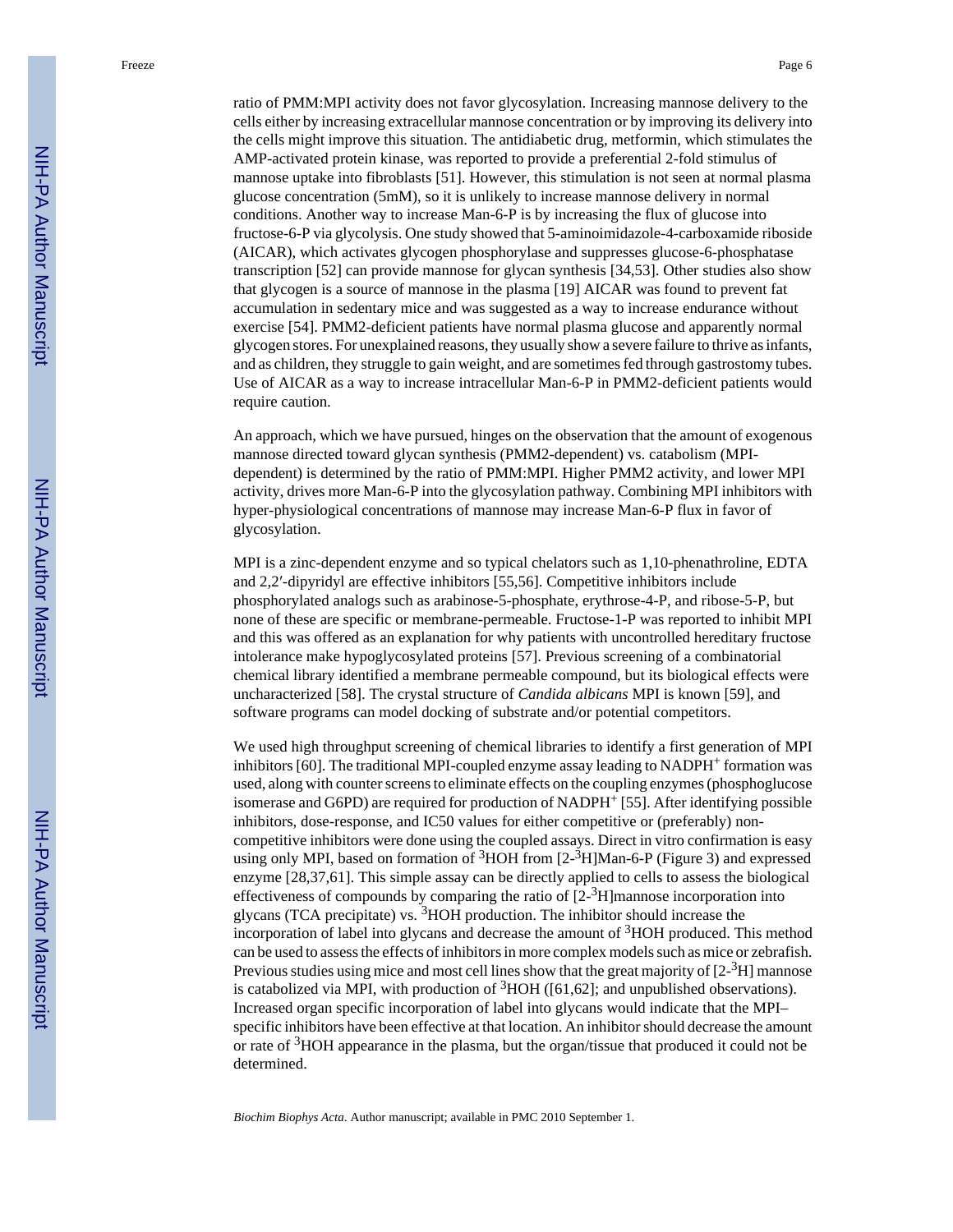We screened  $\sim$  200,000 compounds and identified a series of compounds with IC50's in the range of 1–5μM. Tests on a multiple cell lines showed that, only a few of these increased  $[2<sup>3</sup>H]$  mannose incorporation into proteins and lowered formation of  ${}^{3}$ HOH. The increased incorporation is consistent with about a 70% reduction MPI activity. Commercially available and custom-synthesized analogs are being interrogated in order to increase the efficiency of inhibition.

Such inhibitors have limitations. Besides the obvious caveats of off-target effects, toxicity, and short half life, inhibitors may have limited access to some tissues or only be effective in selected tissues where the normal ratio of PMM:MPI is favorable. For instance in the mouse, the MPI specific activity in liver was measured at about 15 nmole/min/mg protein, but it is nearly 60 nmole/min/mg in heart and ~120 nmole/min/mg in testis. It may be more challenging to reduce MPI activity sufficiently to drive the elevated plasma mannose into the glycosylation pathway in these tissues with high MPI activity.

#### **FUTURE PERSEPCTIVES AND CHALLENGES**

Individual or combinations of PMM2 activators, MPI inhibitors+plasma mannose, and PMM2 replacement may offer hope to improve glycosylation in some PMM-deficient patients. Small molecules may traverse the blood brain barrier, but PMM2 will not. On the other hand, the half-life of PMM2 may be significantly longer than that of either inhibitors or activators. Differential accessibility of small molecules and of PMM2 are significant hurdles to overcome. Since PMM2- deficiency affects so many organ systems in acute, chronic, and progressive ways, it is worthwhile to consider simultaneous exploration of all these approaches. It is difficult to predict which aspects of PMM2-deficient patients' phenotype would respond to therapy.

The major limitation on development of these therapies is the lack of appropriate model systems, since the knockout mouse is lethal [14]. It is unlikely that organ- or temporal-specific knockout expression, e.g., floxed alleles, could be generally useful, but this would depend on the organ-to-organ variability in excision efficiency. Moreover, each cell is responsible for generation of its own Man-1-P and elimination of all PMM2 activity would preclude analysis of Pmm2 activators or Mpi inhibitors. Knock-in of human disease-causing PMM2 mutations may offer hope, although animals with observable phenotypes must be generated while avoiding embryonic or early post-natal lethality. A construct that allowed temporal or organspecific elimination of the normal allele and simultaneous expression of the selected mutation might provide a useful model. Another approach might be to identify PMM2 shRNAi molecules that give 80–90% reduced enzymatic activity and stably integrate them into 2–4 cell embyros via lentiviral constructs [63]. This procedure could yield individuals for phenotypic analysis, but these viral constructs frequently integrate into multiple sites on different chromosomes [63], which would complicate the creation of a stable knockdown line. Nevertheless, such experiments may provide information on a range of phenotypic abnormalities in a series of individual mice. Zebrafish present another opportunity to test the therapeutic agents since the morpholino mutants produce hypomorphic alleles, similar to patients [64,65]. This system offers great promise. A non-genetic approach to generate a PMM2-deficient model system would be to identify a specific inhibitor of PMM2. This could easily be done in the same high throughput screen searching for a therapeutic PMM2 activator. A rather different approach would be to reduce the impact of hypoglycosylation of key proteins as suggested by Shang et al [66]. They propose that tailoring the rate of protein synthesis to impaired flux through the glycosylation pathway might be useful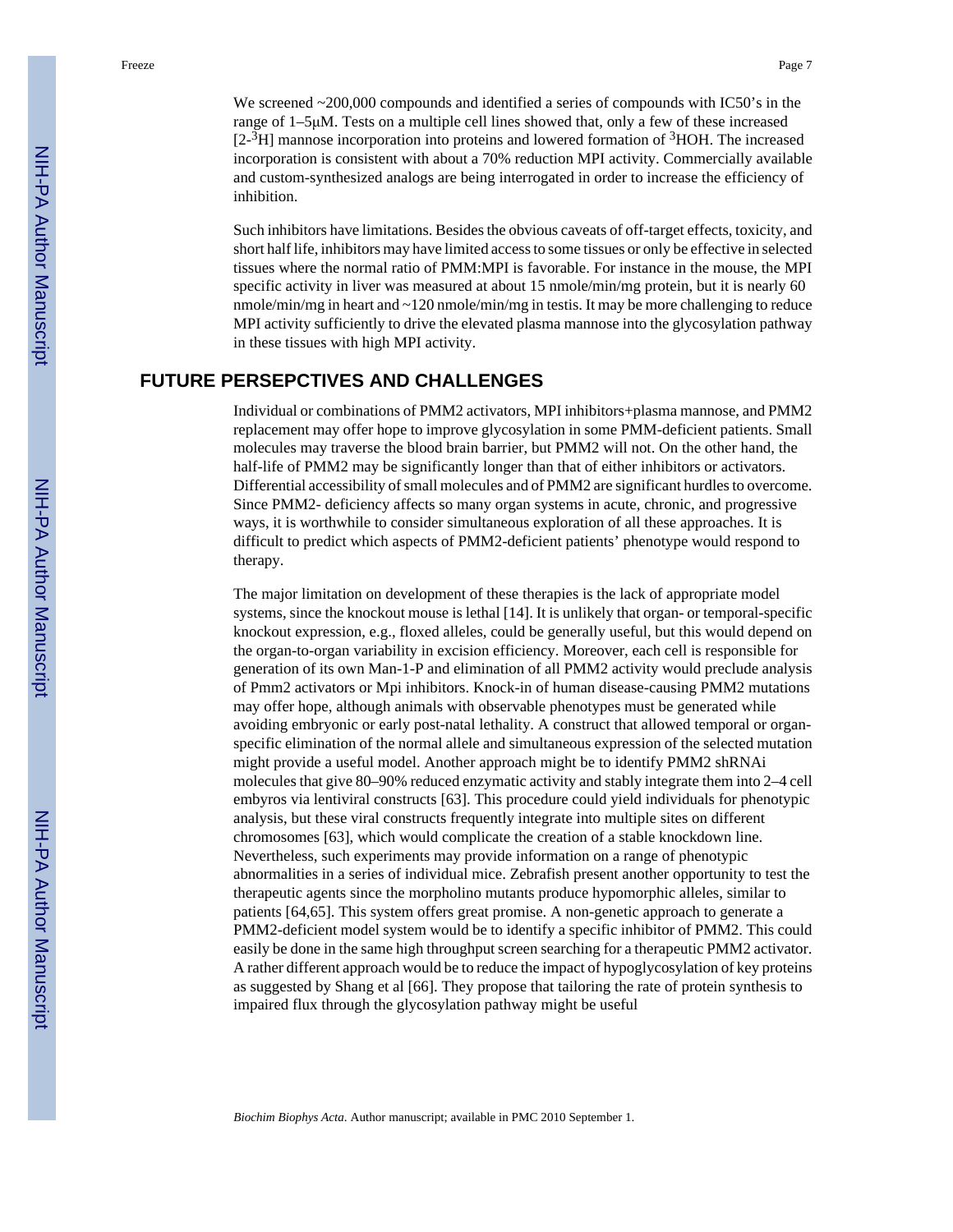#### **CONCLUSIONS**

In the last decade we have made great progress in identifying a few dozen human glycosylation disorders [2,4]. We have made almost no progress in providing the patients and families with potential therapies. The advent of high throughput compound screening offers a new avenue for development of therapies targeting the N-glycosylation pathway. The technology provides tools and reasonable approaches to assess the efficacy of potential lead compounds. Robust PMM2 deficiency models are needed to test these concepts and molecules before they will lead to useful products. International cooperation and collaboration among scientists are essential if we are to do "the right thing" and offer children and families evidence of our unified hopes for their future.

#### **Acknowledgments**

This work was supported by National Institute of Diabetes, Digestive and Kidney Diseases (R01-DK55695), The Rocket Williams Fund, Sanford Children's Health Research Center at the Burnham Institute for Medical Research, and the CDG Family Network Foundation and Mason's Hope. We thank Dr. Vandana Sharma for her help with the figures in this paper.

#### **References**

- 1. Jaeken J, et al. About nomenclature of Congenital Disorders of Glycosylation (CDG). Journal of Inherited Metabolic Disease. 2008In Press
- 2. Freeze HH. Genetic defects in the human glycome. Nat Rev Genet 2006;7(7):537–51. [PubMed: 16755287]
- 3. Grunewald S. Congenital disorders of glycosylation: rapidly enlarging group of (neuro)metabolic disorders. Early Hum Dev 2007;83(12):825–30. [PubMed: 17959325]
- 4. Jaeken J, Matthijs G. Congenital disorders of glycosylation: a rapidly expanding disease family. Annu Rev Genomics Hum Genet 2007;8:261–78. [PubMed: 17506657]
- 5. Leroy JG. Congenital disorders of N-glycosylation including diseases associated with O- as well as N-glycosylation defects. Pediatr Res 2006;60(6):643–56. [PubMed: 17065563]
- 6. Barone R, et al. Borderline mental development in a congenital disorder of glycosylation (CDG) type Ia patient with multisystemic involvement (intermediate phenotype). J Inherit Metab Dis 2007;30(1): 107. [PubMed: 17186415]
- 7. Briones P, et al. Biochemical and molecular studies in 26 Spanish patients with congenital disorder of glycosylation type Ia. J Inherit Metab Dis 2002;25(8):635–46. [PubMed: 12705494]
- 8. Coman D, et al. Congenital disorder of glycosylation type Ia in a 6-year-old girl with a mild intellectual phenotype: two novel PMM2 mutations. J Inherit Metab Dis 2005;28(6):1189–90. [PubMed: 16435227]
- 9. Giurgea I, et al. Underdiagnosis of mild congenital disorders of glycosylation type Ia. Pediatr Neurol 2005;32(2):121–3. [PubMed: 15664773]
- 10. Pancho C, et al. Congenital disorder of glycosylation type Ia revealed by hypertransaminasemia and failure to thrive in a young boy with normal neurodevelopment. J Pediatr Gastroenterol Nutr 2005;40 (2):230–2. [PubMed: 15699704]
- 11. Grünewald S, et al. High residual activity of PMM2 in patients' fibroblasts: possible pitfall in the diagnosis of CDG-Ia (phosphomannomutase deficiency). Am J Hum Genet 2001;68(2):347–54. [PubMed: 11156536]
- 12. Westphal V, et al. A frequent mild mutation in ALG6 may exacerbate the clinical severity of patients with congenital disorder of glycosylation Ia (CDG-Ia) caused by phosphomannomutase deficiency. Hum Mol Genet 2002;11(5):599–604. [PubMed: 11875054]
- 13. Kepes F, Schekman R. The yeast SEC53 gene encodes phosphomannomutase. J Biol Chem 1988;263 (19):9155–61. [PubMed: 3288631]
- 14. Thiel C, et al. Targeted disruption of the mouse phosphomannomutase 2 gene causes early embryonic lethality. Mol Cell Biol 2006;26(15):5615–20. [PubMed: 16847317]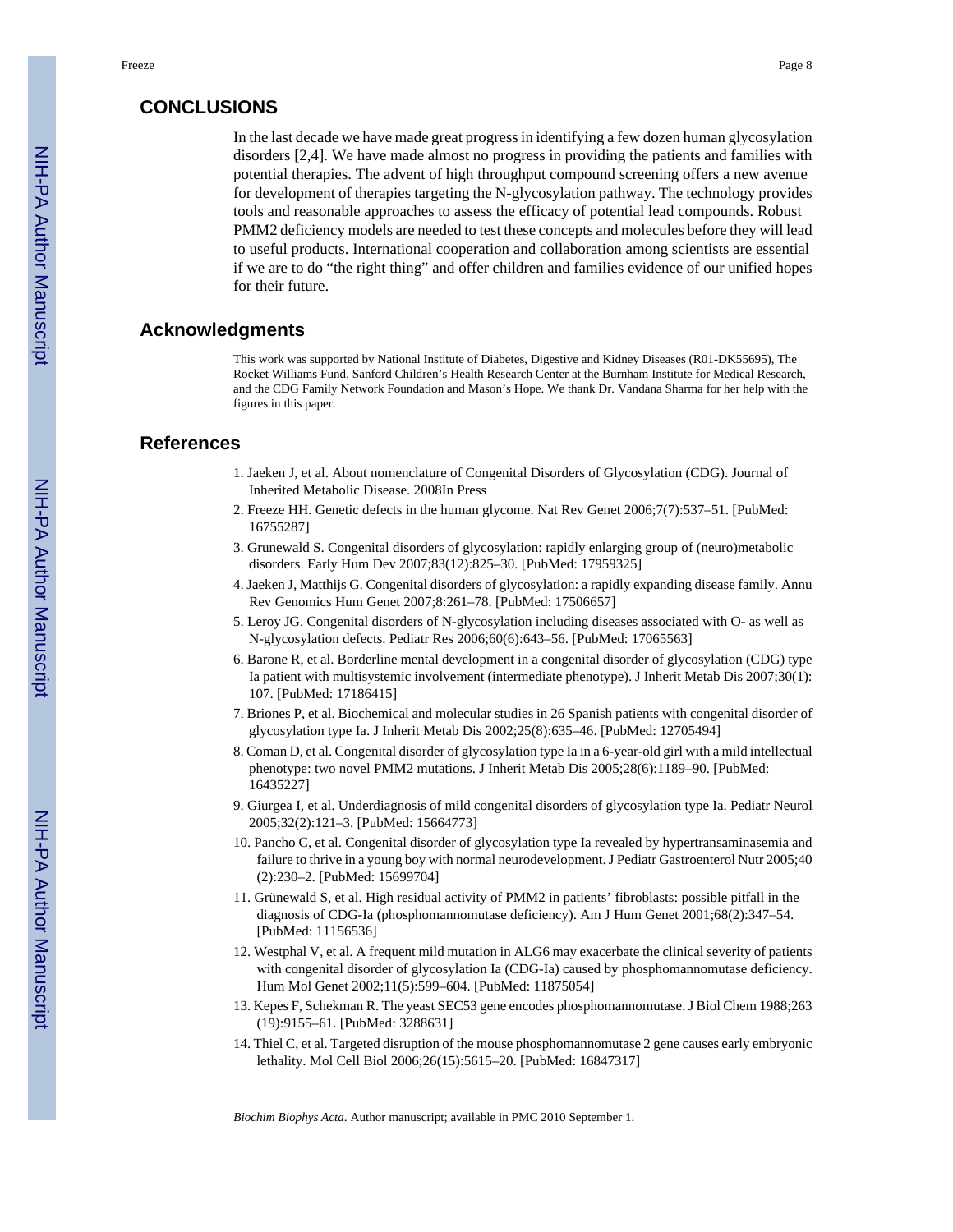Freeze Page 9

- 16. Cromphout K, et al. The normal phenotype of Pmm1-deficient mice suggests that Pmm1 is not essential for normal mouse development. Mol Cell Biol 2006;26(15):5621–35. [PubMed: 16847318]
- 17. Veiga-da-Cunha M, et al. Mammalian phosphomannomutase PMM1 is the brain IMP-sensitive glucose-1,6-bisphosphatase. J Biol Chem 2008;283(49):33988–93. [PubMed: 18927083]
- 18. McMahon RJ, Frost SC. Glycogen: a carbohydrate source for GLUT-1 glycosylation during glucose deprivation of 3T3-L1 adipocytes. Am J Physiol 1996;270(4 Pt 1):E640–5. [PubMed: 8928771]
- 19. Taguchi T, et al. Hepatic glycogen breakdown is implicated in the maintenance of plasma mannose concentration. Am J Physiol Endocrinol Metab 2005;288(3):E534–40. [PubMed: 15536204]
- 20. Korner C, Lehle L, von Figura K. Abnormal synthesis of mannose 1-phosphate derived carbohydrates in carbohydrate-deficient glycoprotein syndrome type I fibroblasts with phosphomannomutase deficiency. Glycobiology 1998;8(2):165–71. [PubMed: 9451026]
- 21. Körner C, Lehle L, von Figura K. Carbohydrate-deficient glycoprotein syndrome type 1: correction of the glycosylation defect by deprivation of glucose or supplementation of mannose. Glycoconj J 1998;15(5):499–505. [PubMed: 9881752]
- 22. Mavilio F, Ferrari G. Genetic modification of somatic stem cells. The progress, problems and prospects of a new therapeutic technology. EMBO Rep 2008;9(Suppl 1):S64–9. [PubMed: 18578029]
- 23. Ellor S, Shupe T, Petersen B. Stem cell therapy for inherited metabolic disorders of the liver. Exp Hematol 2008;36(6):716–25. [PubMed: 18375039]
- 24. Khan AA, et al. Treatment of Crigler-Najjar Syndrome type 1 by hepatic progenitor cell transplantation: a simple procedure for management of hyperbilirubinemia. Transplant Proc 2008;40 (4):1148–50. [PubMed: 18555136]
- 25. Aldenhoven M, Boelens JJ, de Koning TJ. The clinical outcome of Hurler syndrome after stem cell transplantation. Biol Blood Marrow Transplant 2008;14(5):485–98. [PubMed: 18410891]
- 26. Reismann P, Tulassay Z. Treatment prospects of lysosomal storage disorders. Orv Hetil 2008;149 (25):1171–9. [PubMed: 18547894]
- 27. Menniti M, et al. Serum and glucocorticoid-regulated kinase Sgk1 inhibits insulin-dependent activation of phosphomannomutase 2 in transfected COS-7 cells. Am J Physiol Cell Physiol 2005;288 (1):C148–55. [PubMed: 15342340]
- 28. Niehues R, et al. Carbohydrate-deficient glycoprotein syndrome type Ib. Phosphomannose isomerase deficiency and mannose therapy. J Clin Invest 1998;101(7):1414–20. [PubMed: 9525984]
- 29. Harms HK, et al. Oral mannose therapy persistently corrects the severe clinical symptoms and biochemical abnormalities of phosphomannose isomerase deficiency. Acta Paediatr 2002;91(10): 1065–72. [PubMed: 12434892]
- 30. Kjaergaard S, et al. Failure of short-term mannose therapy of patients with carbohydrate-deficient glycoprotein syndrome type 1A. Acta Paediatr 1998;87(8):884–8. [PubMed: 9736238]
- 31. Mayatepek E, Kohlmuller D. Mannose supplementation in carbohydrate-deficient glycoprotein syndrome type I and phosphomannomutase deficiency. Eur J Pediatr 1998;157(7):605–6. [PubMed: 9686827]
- 32. Panneerselvam K, Freeze HH. Mannose corrects altered N-glycosylation in carbohydrate-deficient glycoprotein syndrome fibroblasts. J Clin Invest 1996;97(6):1478–87. [PubMed: 8617881]
- 33. Gao N, Shang J, Lehrman MA. Analysis of glycosylation in CDG-Ia fibroblasts by fluorophoreassisted carbohydrate electrophoresis: implications for extracellular glucose and intracellular mannose 6-phosphate. J Biol Chem 2005;280(18):17901–9. [PubMed: 15708848]
- 34. Lehrman MA. Stimulation of N-linked glycosylation and lipid-linked oligosaccharide synthesis by stress responses in metazoan cells. Crit Rev Biochem Mol Biol 2006;41(2):51–75. [PubMed: 16595294]
- 35. Rush JS, et al. Mannose supplementation corrects GDP-mannose deficiency in cultured fibroblasts from some patients with Congenital Disorders of Glycosylation (CDG). Glycobiology 2000;10(8): 829–35. [PubMed: 10929009]
- 36. Higashidani A, et al. Exogenous Mannose Does Not Raise Steady State Mannose-6-Phosphate Pools of Normal or N-Glycosylation-Deficient Human Fibroblasts. Mol Genet Metabol. 2009In Press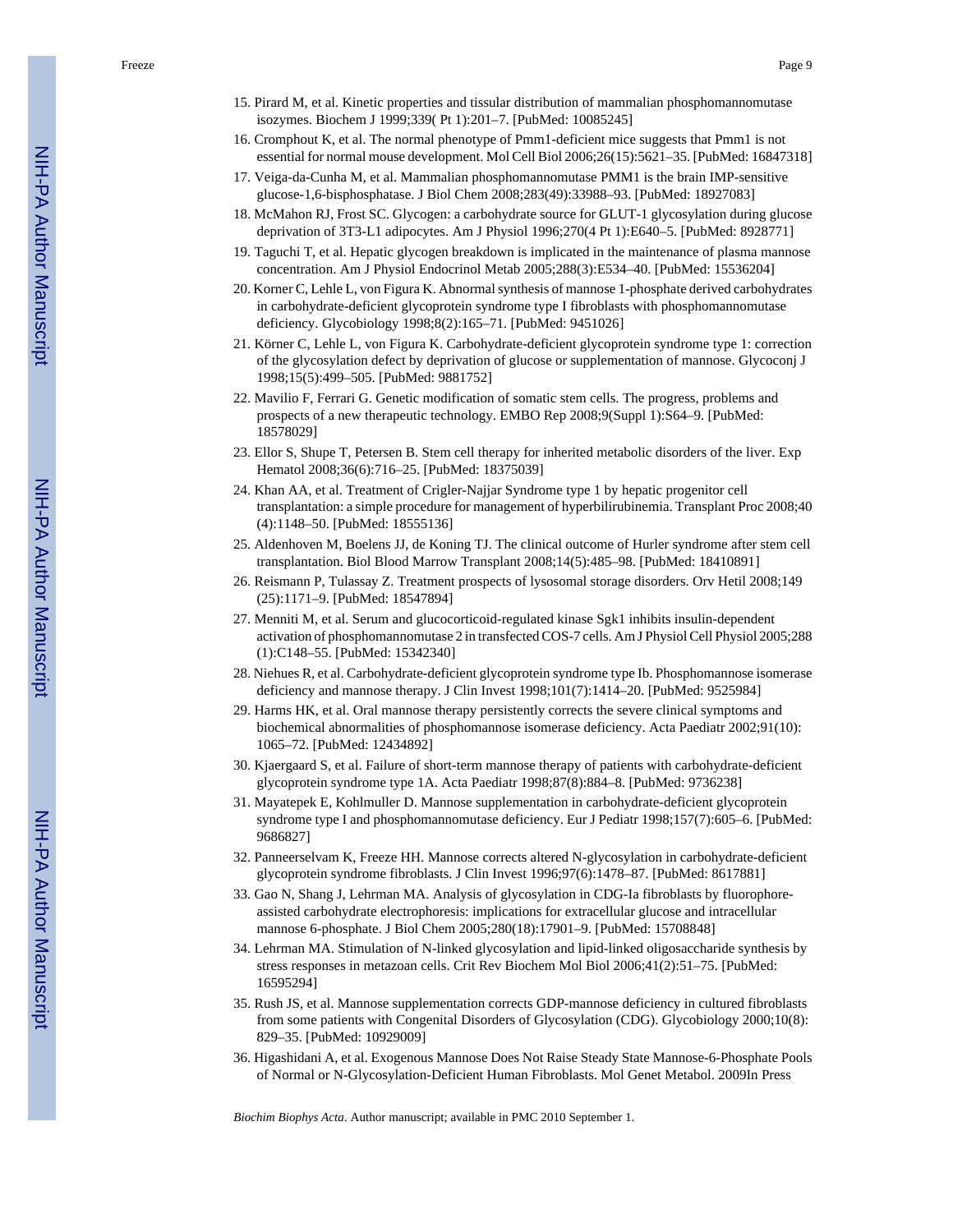- 37. DeRossi C, et al. Ablation of mouse phosphomannose isomerase (Mpi) causes mannose 6-phosphate accumulation, toxicity, and embryonic lethality. J Biol Chem 2006;281(9):5916–27. [PubMed: 16339137]
- 38. Eklund EA, et al. Hydrophobic Man-1-P derivatives correct abnormal glycosylation in Type I congenital disorder of glycosylation fibroblasts. Glycobiology 2005;15(11):1084–93. [PubMed: 16079417]
- 39. Rutschow S, et al. Membrane-permeant derivatives of mannose-1-phosphate. Bioorg Med Chem 2002;10(12):4043–9. [PubMed: 12413857]
- 40. Hardre R, et al. Mono, di and tri-mannopyranosyl phosphates as mannose-1-phosphate prodrugs for potential CDG-Ia therapy. Bioorg Med Chem Lett 2007;17(1):152–5. [PubMed: 17049852]
- 41. Rawat M, et al. Lipid carriers: a versatile delivery vehicle for proteins and peptides. Yakugaku Zasshi 2008;128(2):269–80. [PubMed: 18239375]
- 42. Beck M. New therapeutic options for lysosomal storage disorders: enzyme replacement, small molecules and gene therapy. Hum Genet 2007;121(1):1–22. [PubMed: 17089160]
- 43. Desnick RJ. Enzyme replacement and enhancement therapies for lysosomal diseases. J Inherit Metab Dis 2004;27(3):385–410. [PubMed: 15190196]
- 44. Pierret C, Morrison JA, Kirk MD. Treatment of lysosomal storage disorders: focus on the neuronal ceroid-lipofuscinoses. Acta Neurobiol Exp (Wars) 2008;68(3):429–42. [PubMed: 18668166]
- 45. Snyder EL, Dowdy SF. Cell penetrating peptides in drug delivery. Pharm Res 2004;21(3):389–93. [PubMed: 15070086]
- 46. Schwarze SR, et al. In vivo protein transduction: delivery of a biologically active protein into the mouse. Science 1999;285(5433):1569–72. [PubMed: 10477521]
- 47. Elson-Schwab L, et al. Guanidinylated neomycin delivers large, bioactive cargo into cells through a heparan sulfate-dependent pathway. J Biol Chem 2007;282(18):13585–91. [PubMed: 17311923]
- 48. Boini KM, et al. Role of serum- and glucocorticoid-inducible kinase SGK1 in glucocorticoid regulation of renal electrolyte excretion and blood pressure. Kidney Blood Press Res 2008;31(4): 280–9. [PubMed: 18753797]
- 49. Silvaggi NR, et al. The X-ray crystal structures of human alpha-phosphomannomutase 1 reveal the structural basis of congenital disorder of glycosylation type 1a. J Biol Chem 2006;281(21):14918– 26. [PubMed: 16540464]
- 50. Mu TW, et al. Chemical and biological approaches synergize to ameliorate protein-folding diseases. Cell 2008;134(5):769–81. [PubMed: 18775310]
- 51. Shang J, Lehrman MA. Metformin-stimulated mannose transport in dermal fibroblasts. J Biol Chem 2004;279(11):9703–12. [PubMed: 14681228]
- 52. Lochhead PA, et al. 5-aminoimidazole-4-carboxamide riboside mimics the effects of insulin on the expression of the 2 key gluconeogenic genes PEPCK and glucose-6-phosphatase. Diabetes 2000;49 (6):896–903. [PubMed: 10866040]
- 53. Shang J, Lehrman MA. Activation of glycogen phosphorylase with 5-aminoimidazole-4-carboxamide riboside (AICAR). Assessment of glycogen as a precursor of mannosyl residues in glycoconjugates. J Biol Chem 2004;279(13):12076–80. [PubMed: 14729664]
- 54. Narkar VA, et al. AMPK and PPARdelta agonists are exercise mimetics. Cell 2008;134(3):405–15. [PubMed: 18674809]
- 55. Gracy RW, Noltmann EA. Studies on phosphomannose isomerase. II. Characterization as a zinc metalloenzyme. J Biol Chem 1968;243(15):4109–16. [PubMed: 4969968]
- 56. Noltman, E. The Enzymes. Boyer, PD., editor. Vol. 6. 1972. p. 271-354.
- 57. Jaeken J, et al. Inhibition of phosphomannose isomerase by fructose 1-phosphate: an explanation for defective N-glycosylation in hereditary fructose intolerance. Pediatr Res 1996;40(5):764–6. [PubMed: 8910943]
- 58. Bhandari A, et al. Exploring structure-activity relationships around the phosphomannose isomerase inhibitor AF14049 via combinatorial synthesis. Bioorg Med Chem Lett 1998;8(17):2303–8. [PubMed: 9873532]
- 59. Cleasby A, et al. The x-ray crystal structure of phosphomannose isomerase from Candida albicans at 1.7 angstrom resolution. Nat Struct Biol 1996;3(5):470–9. [PubMed: 8612079]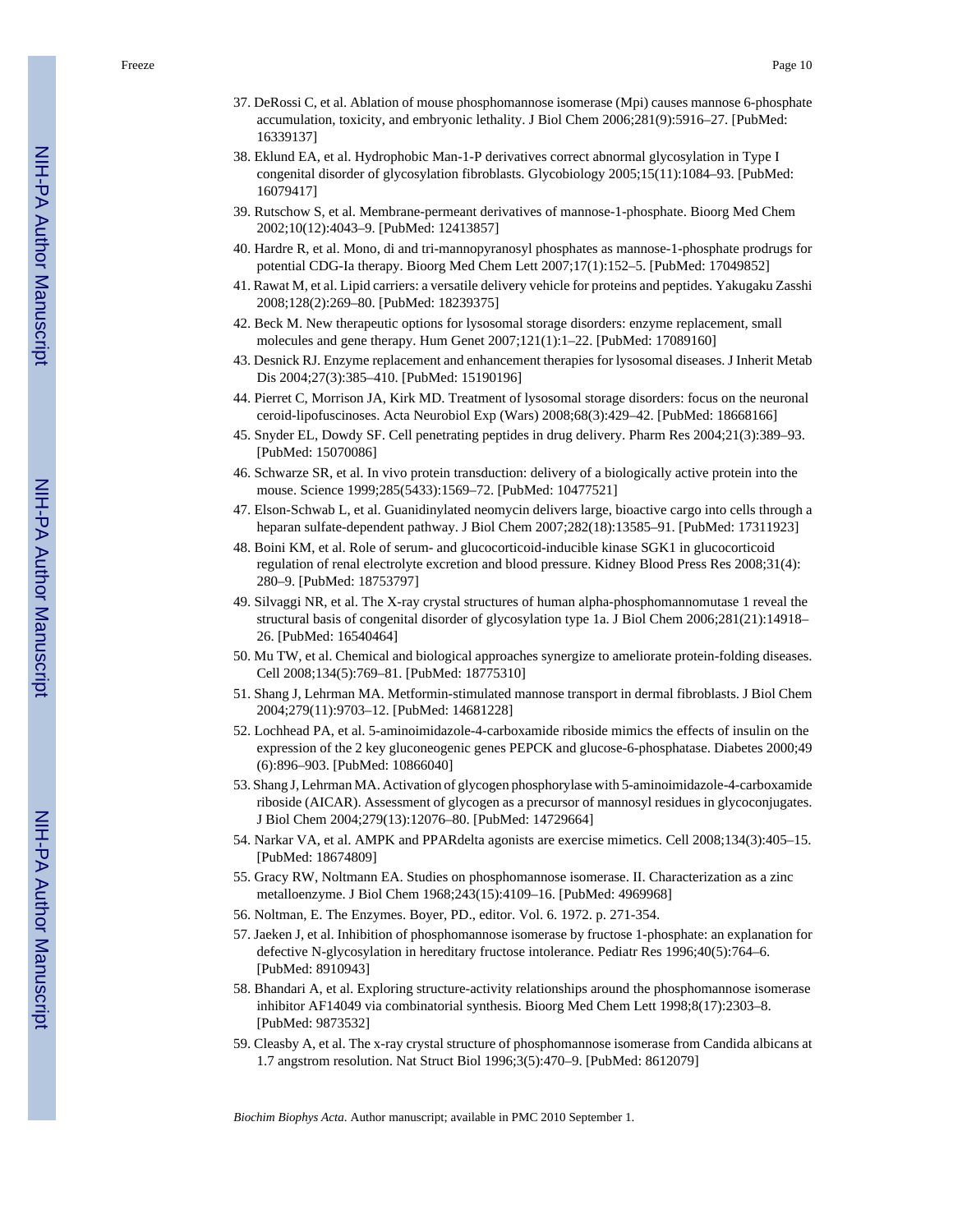- 60. Huryn DM, Cosford N. The Molecular Libraries Screening Center Network (MLSCN): Identifying Chemical Probes of Biological Systems. Annual Reports in Medicinal Chemistry 2007;42(Chapter 26):401.
- 61. Davis JA, Freeze HH. Studies of mannose metabolism and effects of long-term mannose ingestion in the mouse. Biochim Biophys Acta 2001;1528(2–3):116–26. [PubMed: 11687298]
- 62. Alton G, et al. Direct utilization of mannose for mammalian glycoprotein biosynthesis. Glycobiology 1998;8(3):285–95. [PubMed: 9451038]
- 63. Tiscornia G, Singer O, Verma IM. Production and purification of lentiviral vectors. Nat Protoc 2006;1 (1):241–5. [PubMed: 17406239]
- 64. Ho SY, et al. Zebrafish fat-free is required for intestinal lipid absorption and Golgi apparatus structure. Cell Metab 2006;3(4):289–300. [PubMed: 16581006]
- 65. Thornhill P, et al. Developmental defects in a zebrafish model for muscular dystrophies associated with the loss of fukutin-related protein (FKRP). Brain 2008;131(Pt 6):1551–61. [PubMed: 18477595]
- 66. Shang J, et al. Translation attenuation by PERK balances ER glycoprotein synthesis with lipid-linked oligosaccharide flux. J Cell Biol 2007;176(5):605–16. [PubMed: 17325203]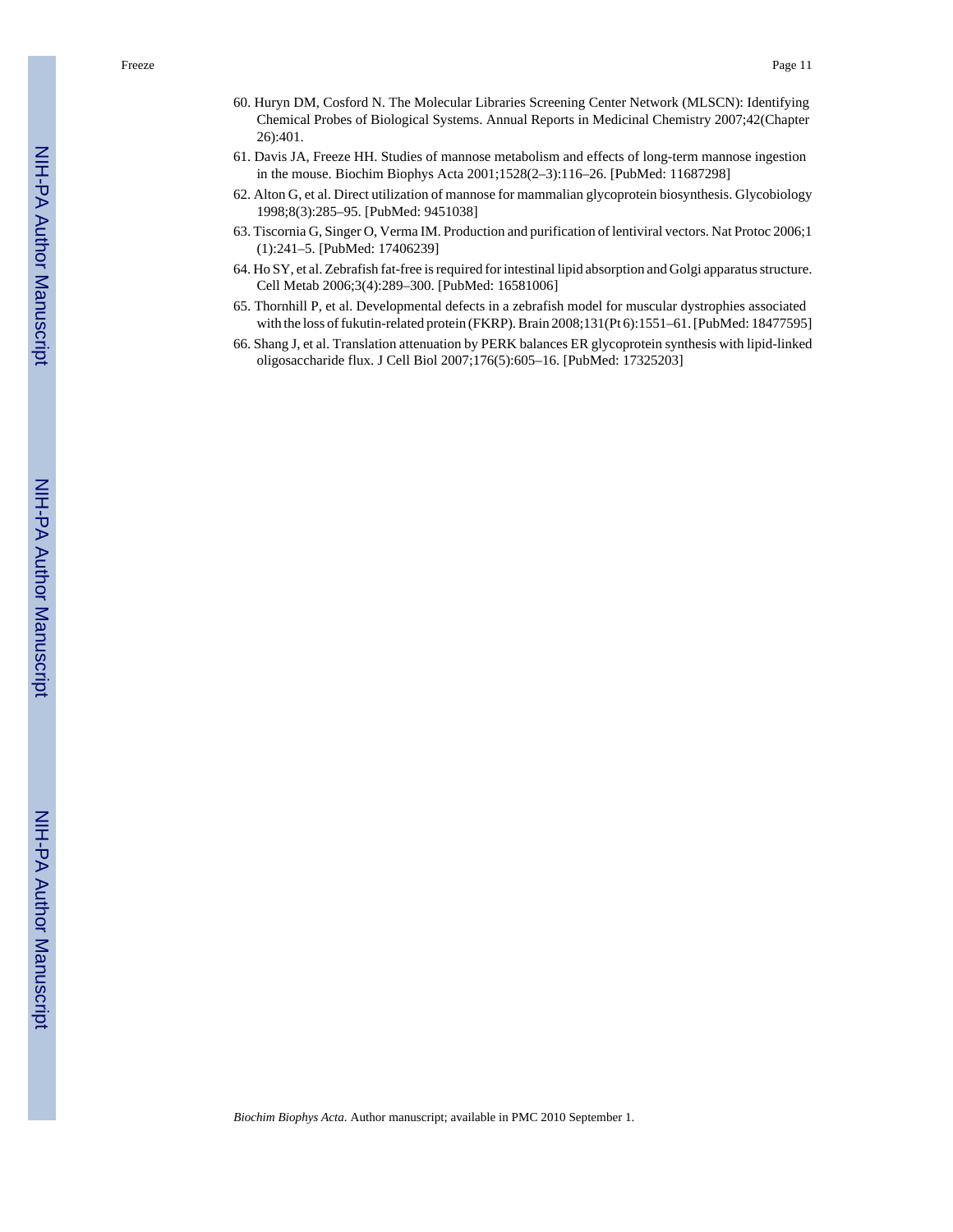

#### **Figure 1. Mannose-related Metabolic Pathways in Glycan Synthesis**

PMM2 deficiency, the cause of CDG-Ia, affects the first committed step required for the synthesis of mannosylated glycans. Reduced production of Man-1-P reduces its flux through the pathway and leads to reduced N-glycosylation. Whether other pathways are affected is not known. The goal of therapy is to increase the amount of Man-1-P available for glycosylation. This can be done by providing Man-1-P directly or by increasing the flux of Man-6-P to Man-1- P. Providing normal PMM2, stabilizing or activating the endogenous enzyme or driving more Man-6-P into the pathway may increase the amount of Man-1-P and improve impaired glycosylation. See text for a detailed discussion.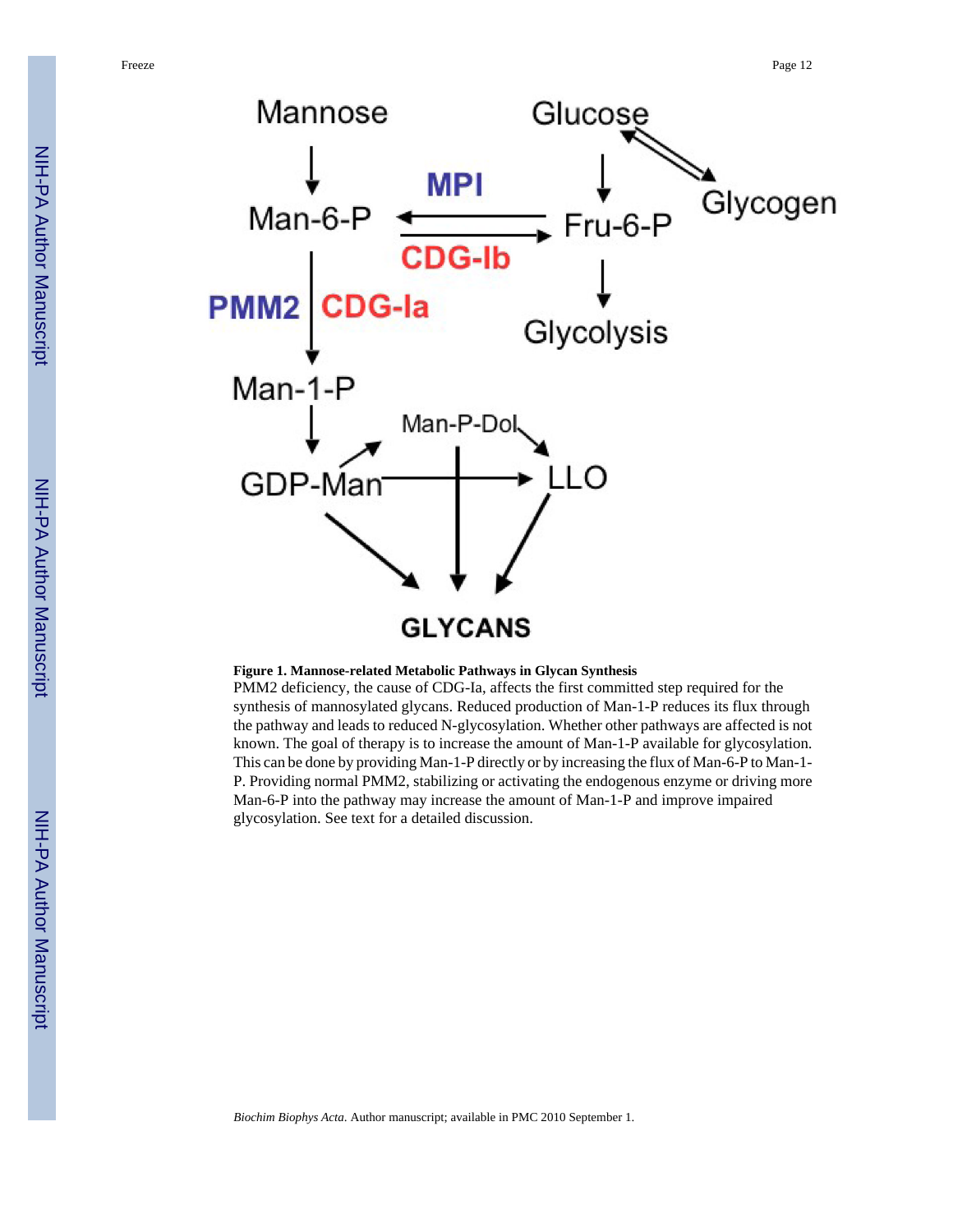

#### **Figure 2. Summary of Potential Approaches for Treating PMM2-Deficient Patients**

Therapuetic options include replacement of the gene, PMM2, supplementation with normal enzyme PMM2, or altering the stability or activity of the mutant enzyme. In addition, the substrate (Man-1-P) can be enhanced by direct replacement or alterations of the metabolic flux into the glycosylation pathways. These options are discussed in the text.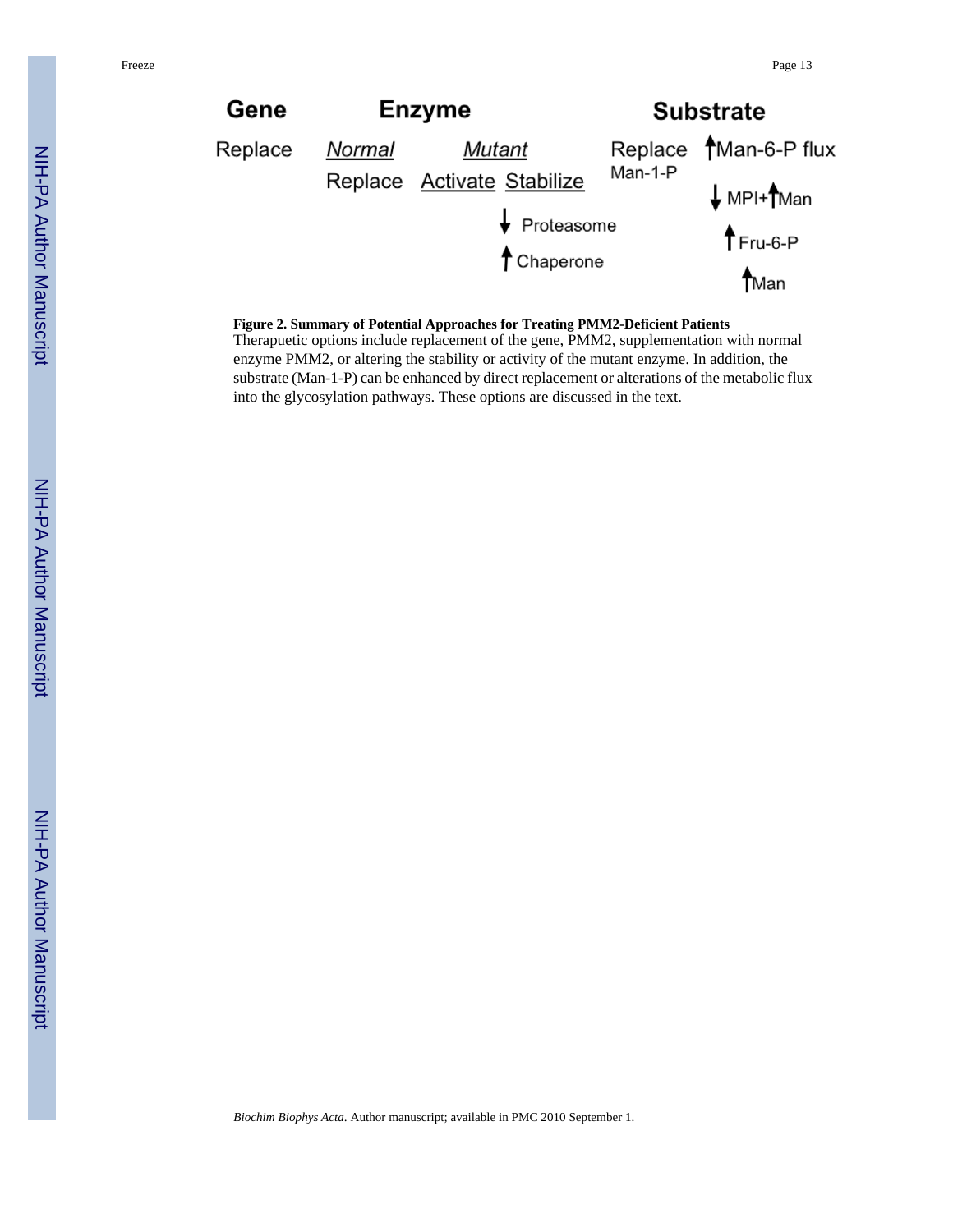

**Figure 3. Metabolism of [2- <sup>3</sup>H] Mannose: the metabolic fate of exogenous mannose** This versatile radiolabel is the best indicator of mannose flux into these pathways.